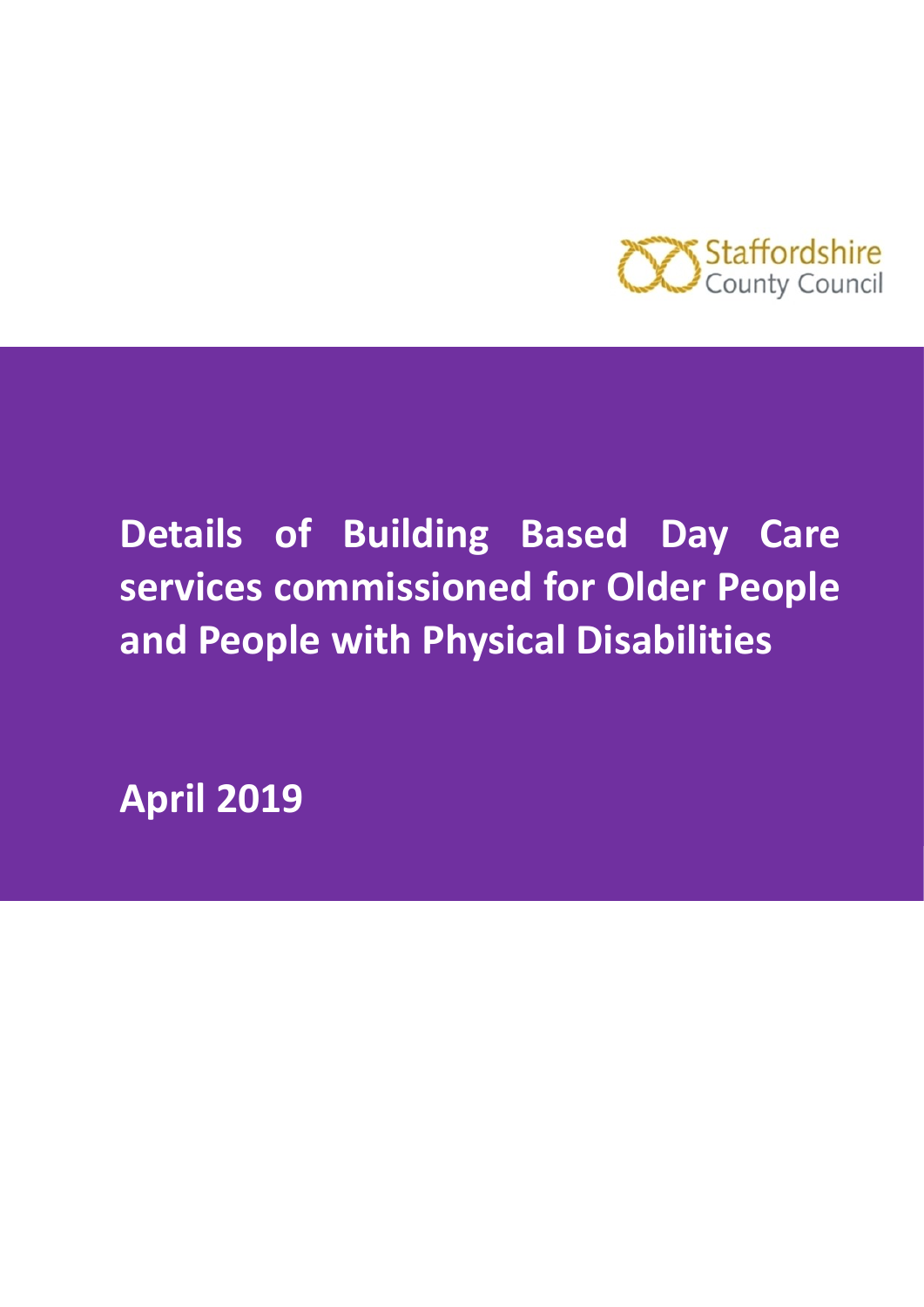# **Contents**

|    | 1. Commissioning building based day care services for older people and people with |  |
|----|------------------------------------------------------------------------------------|--|
|    |                                                                                    |  |
| 3. | The current state of supply in the older people's day care centres market place in |  |
|    |                                                                                    |  |
|    |                                                                                    |  |
| 5. |                                                                                    |  |
| 6. |                                                                                    |  |
|    | Findings of the Day Care Survey Conducted by the Market Development and Quality    |  |

| Title                       | Details of Building Based Day Care Services Commissioned for<br>Older People and People with Physical Disabilities                                                                                                                                                                                                         |  |  |  |
|-----------------------------|----------------------------------------------------------------------------------------------------------------------------------------------------------------------------------------------------------------------------------------------------------------------------------------------------------------------------|--|--|--|
| Date created                | April 2019                                                                                                                                                                                                                                                                                                                 |  |  |  |
| Produced by                 | <b>Staffordshire County Council</b>                                                                                                                                                                                                                                                                                        |  |  |  |
|                             | Jackie Averill                                                                                                                                                                                                                                                                                                             |  |  |  |
|                             | Commissioning Officer: Market Development and Quality                                                                                                                                                                                                                                                                      |  |  |  |
| Author                      | Assurance                                                                                                                                                                                                                                                                                                                  |  |  |  |
|                             | Email: jackie.averill@staffordshire.gov.uk                                                                                                                                                                                                                                                                                 |  |  |  |
|                             | This product is the property of Staffordshire County Council. If you<br>wish to reproduce this document either in whole, or in part,<br>please acknowledge the source and the author(s).                                                                                                                                   |  |  |  |
| Copyright and<br>disclaimer | Staffordshire County Council, while believing the information in<br>this publication to be correct, does not guarantee its accuracy, nor<br>does the County Council accept any liability for any direct or<br>indirect loss or damage or other consequences, however arising<br>from the use of such information supplied. |  |  |  |

# **Document details**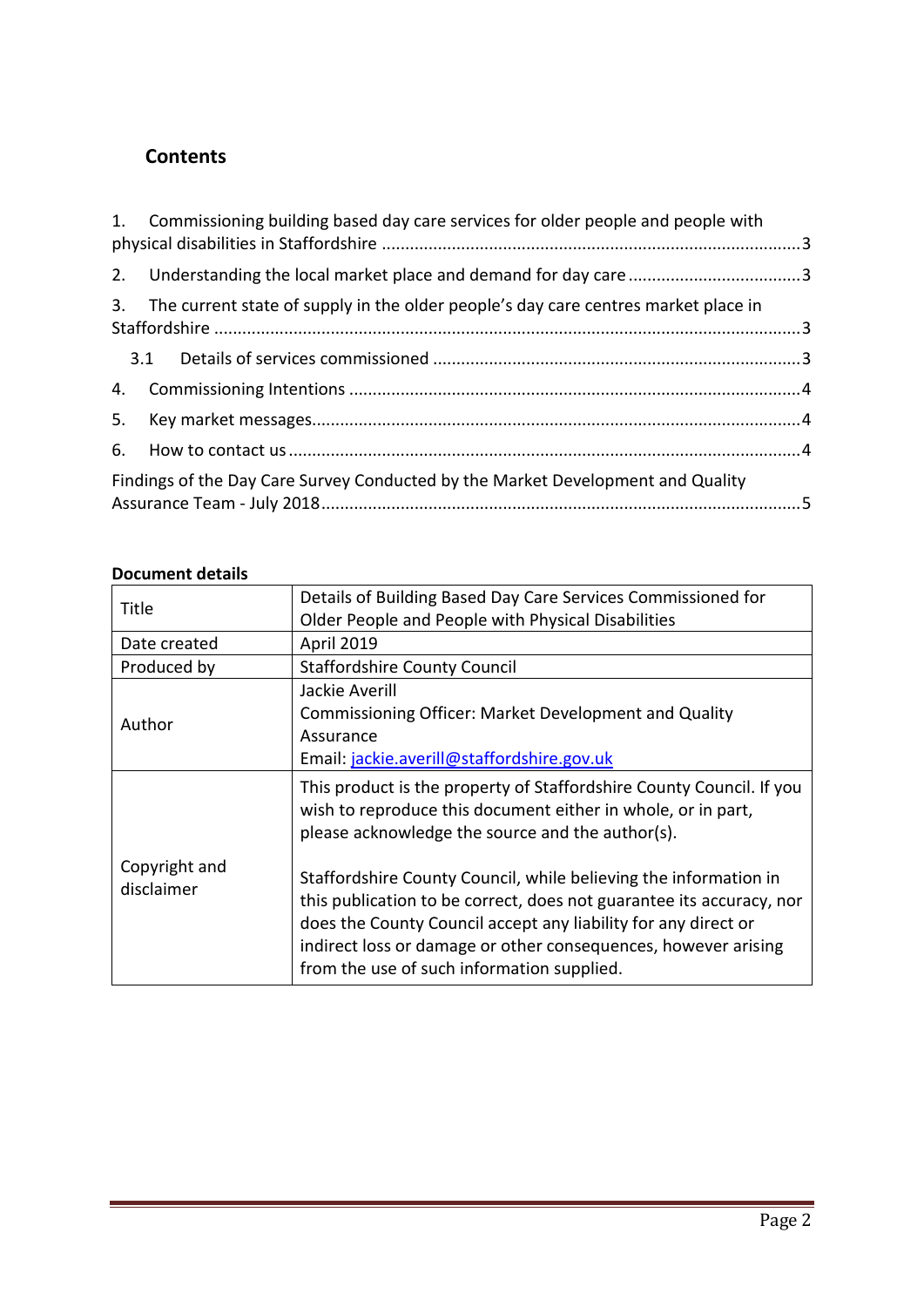# <span id="page-2-0"></span>**1. Commissioning building based day care services for older people and people with physical disabilities in Staffordshire**

Staffordshire County Council currently commissions and funds day care for people with specialist complex needs, including dementia and other long-term conditions across the County. The services aim to provide high quality care and support to meet individualised outcomes for service users with the highest level of needs and their carers.

A priority for Staffordshire's adult social care services is to support people to live independently in their own home for as long as possible and we therefore commission all care services on an enabling model. This model is intended to prevent, reduce or delay individual reliance on statutory services, maintain independence and improve quality of life.

We recognise the part that day care centres play in providing carer respite and supporting people to remain in their local community and preventing or delaying the need for residential care, regardless of their funding source. We encourage models which promote the principles of enablement, independence and rehabilitation and those which help people to help themselves by connecting them to assets and resources within their local communities.

# <span id="page-2-1"></span>**2. Understanding the local market place and demand for day care**

In July 2018 we undertook a survey of day centre providers to improve our understanding of this market place and of the demand from people who self-fund their own packages of care. We wrote directly to 27 providers in the County and received responses from 13 providers. We have used the feedback to inform this market position statement and an analysis of the survey responses is attached at Appendix 1.

# <span id="page-2-2"></span>**3. The current state of supply in the older people's day care centres market place in Staffordshire**

## <span id="page-2-3"></span>**3.1 Details of services commissioned**

We currently block contract with three organisations for the provision of specialist day care for older people and people with complex needs, see Table 1. Our contracting model is to purchase a specified number of block-booked places with an option to purchase additional supplementary places at a day rate.

| <b>Provider</b>            | <b>District</b>                                   |
|----------------------------|---------------------------------------------------|
| Approach                   | <b>East Staffordshire</b>                         |
| Age UK South Staffordshire | South Staffordshire, Cannock, Tamworth, Lichfield |
| Age UK Stafford            | Stafford                                          |

**Table 1: Contracted day care providers in Staffordshire March 2019**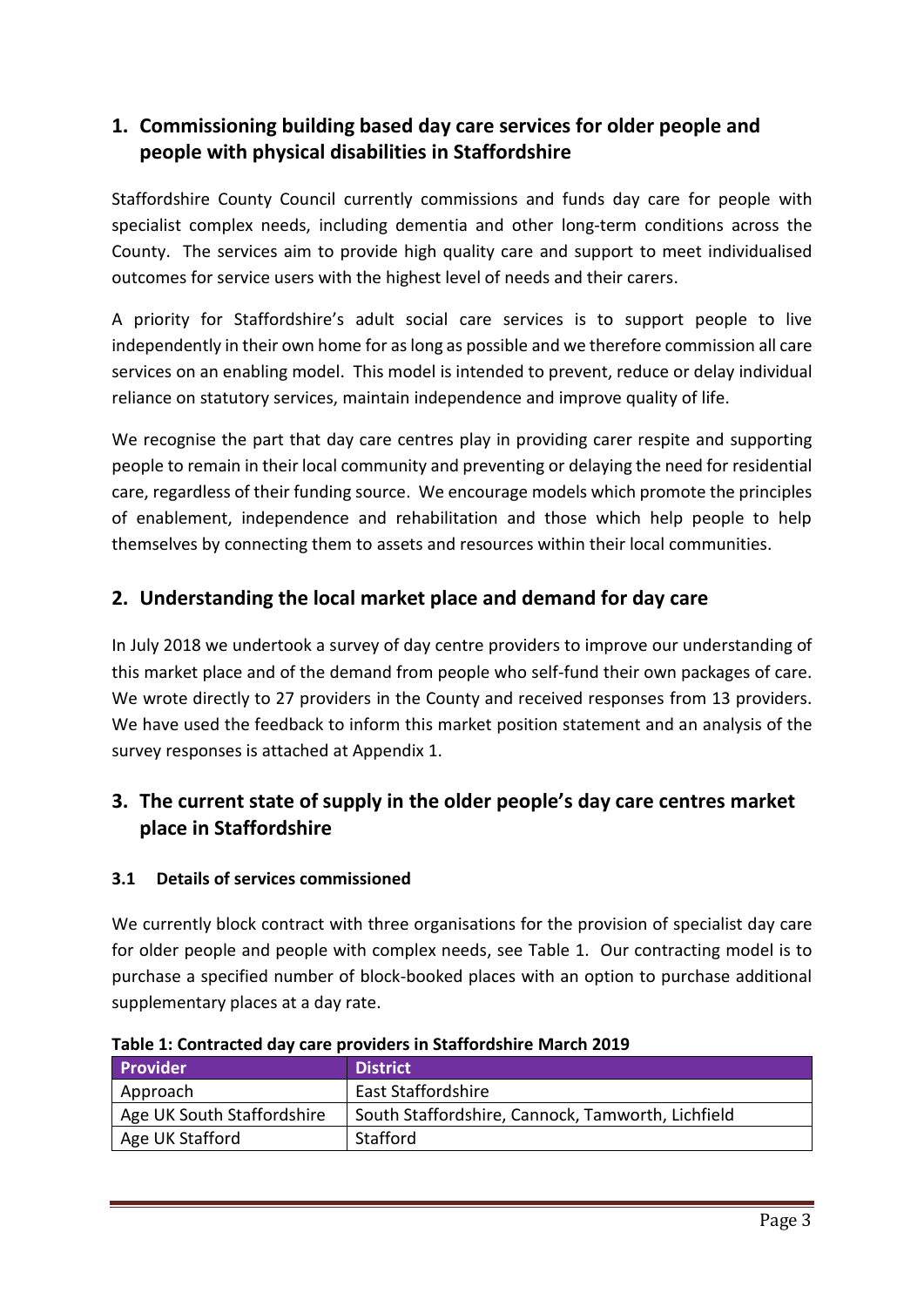Across the County, in addition to the block contracts above, we also purchase day care from a number of providers through direct payments or on a spot purchase model.

# <span id="page-3-0"></span>**4. Commissioning Intentions**

The Council will be reviewing its current contract and funding arrangements for re-provision from 2020. Current arrangements include a mixture of block contracted capacity, spot contracts, direct payments and managed accounts to meet current demand.

## <span id="page-3-1"></span>**5. Key market messages**

We are exploring systematic methods to improve information from our contracted services on performance, individual outcomes and the customer experience.

Whilst our information on day care centres suggests that there is a good range of providers and available capacity within the market place there are still opportunities for day care centre providers to explore:

- Day care centres which connect people with assets and resources within their local communities or that use low or no cost venues.
- Care home and extra care providers may consider using their facilities to offer day care to the local community.

We recommend that any providers looking to develop day care services carry out local research (for example, using the [Market Position Statement Intelligence](https://www.staffordshire.gov.uk/health/Information-for-providers/Market-Intelligence/Market-Intelligence.aspx) evidence base for day care services and using [Staffordshire Connects\)](https://www.staffordshireconnects.info/kb5/staffordshire/directory/adult.page?adultchannel=0) and consulting with local people and adult social care practitioners to explore the local opportunities and demand.

## <span id="page-3-2"></span>**6. How to contact us**

Providers can contact us by emailing the Health and Care engagement inbox: [healthandcare@staffordshire.gov.uk](mailto:healthandcare@staffordshire.gov.uk)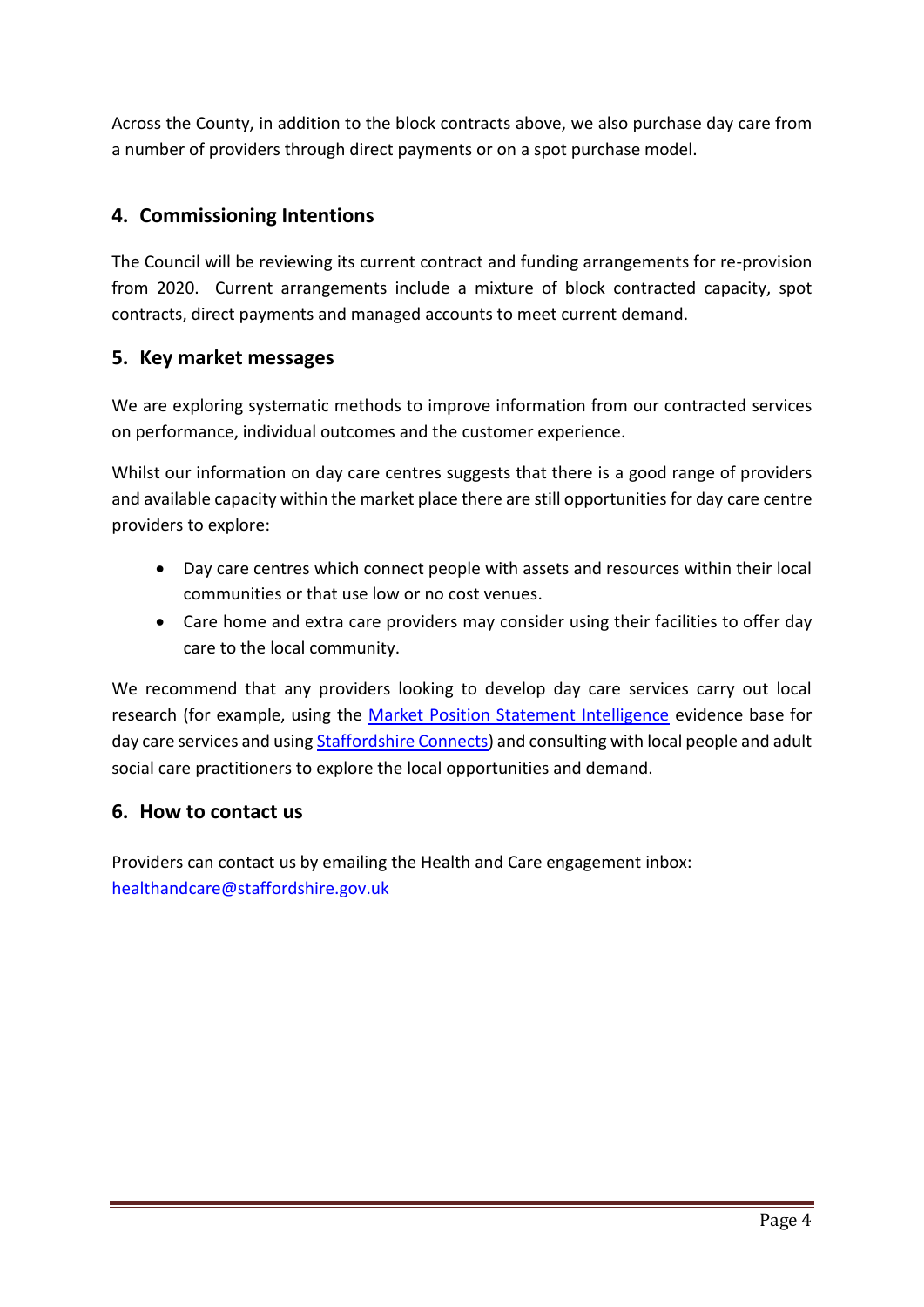#### **Appendix**

## <span id="page-4-0"></span>**Findings of the Day Care Survey Conducted by the Market Development and Quality Assurance Team - July 2018**

#### **1. Background**

When we revised our market position statement (MPS) for day care for older people and people with physical disabilities in June 2018 we recognised that we needed to improve our knowledge and understanding of the wider provider market place and the numbers of selffunders and Direct Payment (DP) users. With input from a large voluntary sector day care provider, we devised a survey to find out more about the market place and its pressures. A copy of the full survey, which was sent out for consultation from  $27<sup>th</sup>$  June to  $17<sup>th</sup>$  July, is attached at appendix B.

We emailed the survey to 27 Staffordshire providers of day care for older people and/or people with physical disabilities that we identified either on our CareDirector system, on Staffordshire Connects, housingcare.org or by a Google search. In total 13 (48%) providers responded. We also advertised it on our [Information for Providers](https://www.staffordshire.gov.uk/health/Information-for-providers/Information-for-providers.aspx) website and sent it out via social media to all providers registered with Staffordshire's Care Market Development Team.

We collated and analysed the survey results and the anonymised findings are summarised in the following sections.

### **2. How we have used the information from the survey**

We have used the information providers shared with us in the following ways:

- To understand demand for day care from self-funder and direct payment users;
- To inform the market place, via our MPS documentation, of the current self-funder and direct payment user numbers, market place pressures, general demand and supply, and other key challenges;
- To inform commissioning intentions;
- To address areas where the Council has a role such as reviewing how we can improve access to available information about services for people who are looking to buy services with a direct payment or privately and ensuring providers are aware of business support, including training opportunities, available to them.

#### **3. Description of the provider market from the survey**

Three providers operated services at more than one site: two providers collated their information into one overall response; the third provider sent two separate responses, one for its main day care service and one for its outreach services.

We received responses from providers covering a range of user needs from highly complex needs or limiting conditions to some that might be classified as social or lunch groups.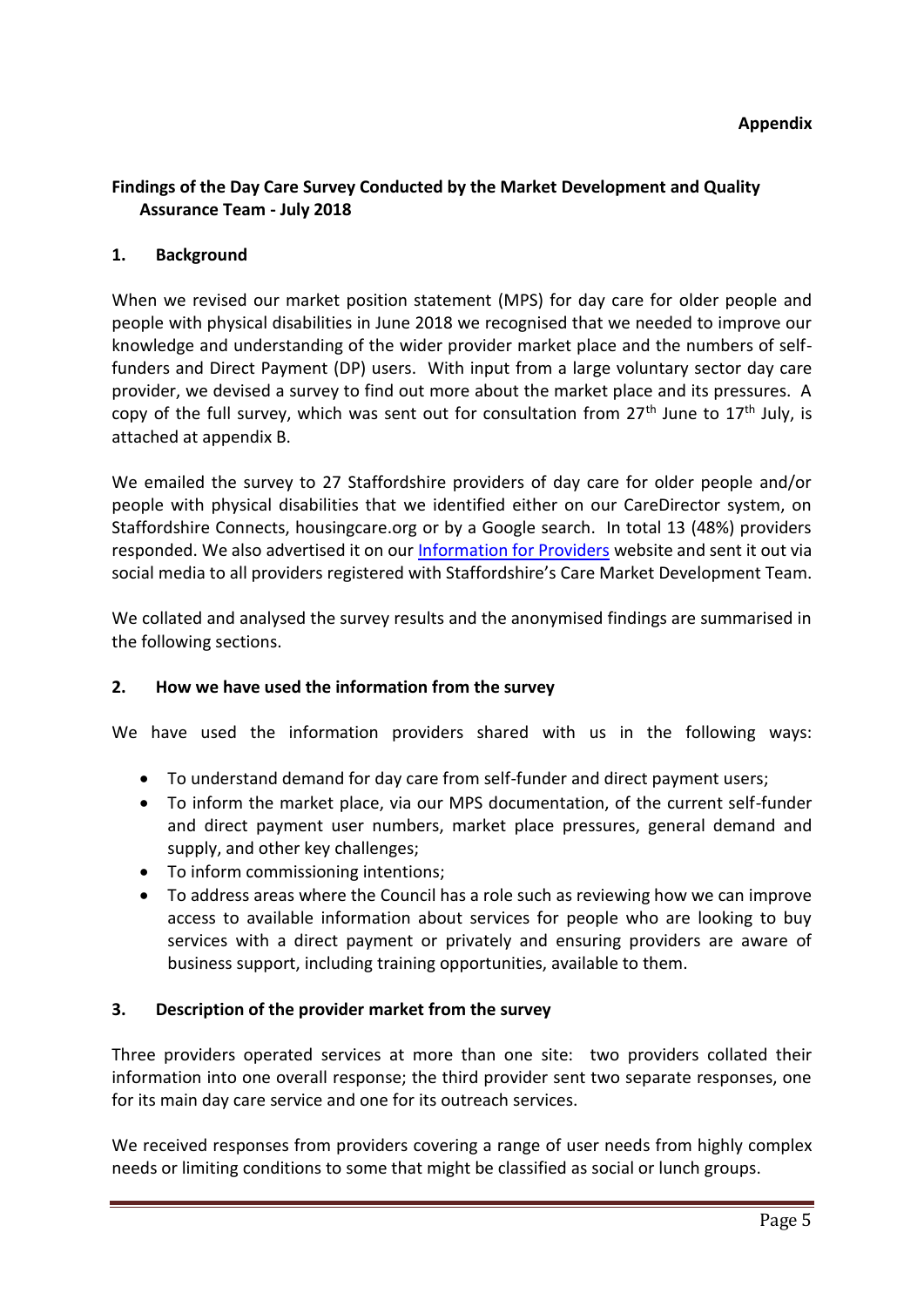For the purposes of the analysis we grouped the providers according to whether their client groups had predominantly high, medium or low-level needs. Services whose clients had mostly social isolation needs were classified as low-level and those with a majority of clients with complex needs such as later stages of dementia as high level. Please note that as we did not have full client information this should be considered as indicative only.

## **4. Geographical coverage and client need**

Using the above definition, we then grouped providers into the geographical areas which they covered. Several providers operated in more than one district; therefore, the provider numbers in Chart 1 do not total 13.





## **5. Rates and costs**

All providers operated a day rate for DP users and self-funders. There were other examples of providers charging an hourly rate and a half-day rate.

Two providers charged enhanced self-funder rates for people with higher needs who needed additional staff support and one provider operated an enhanced DP rate for people with higher needs.

The overall average self-funder rate was £18.26 per session. The total self-funder range was £5 - £57.50 per session.

This range encompassed a wide variation in the complexity of needs.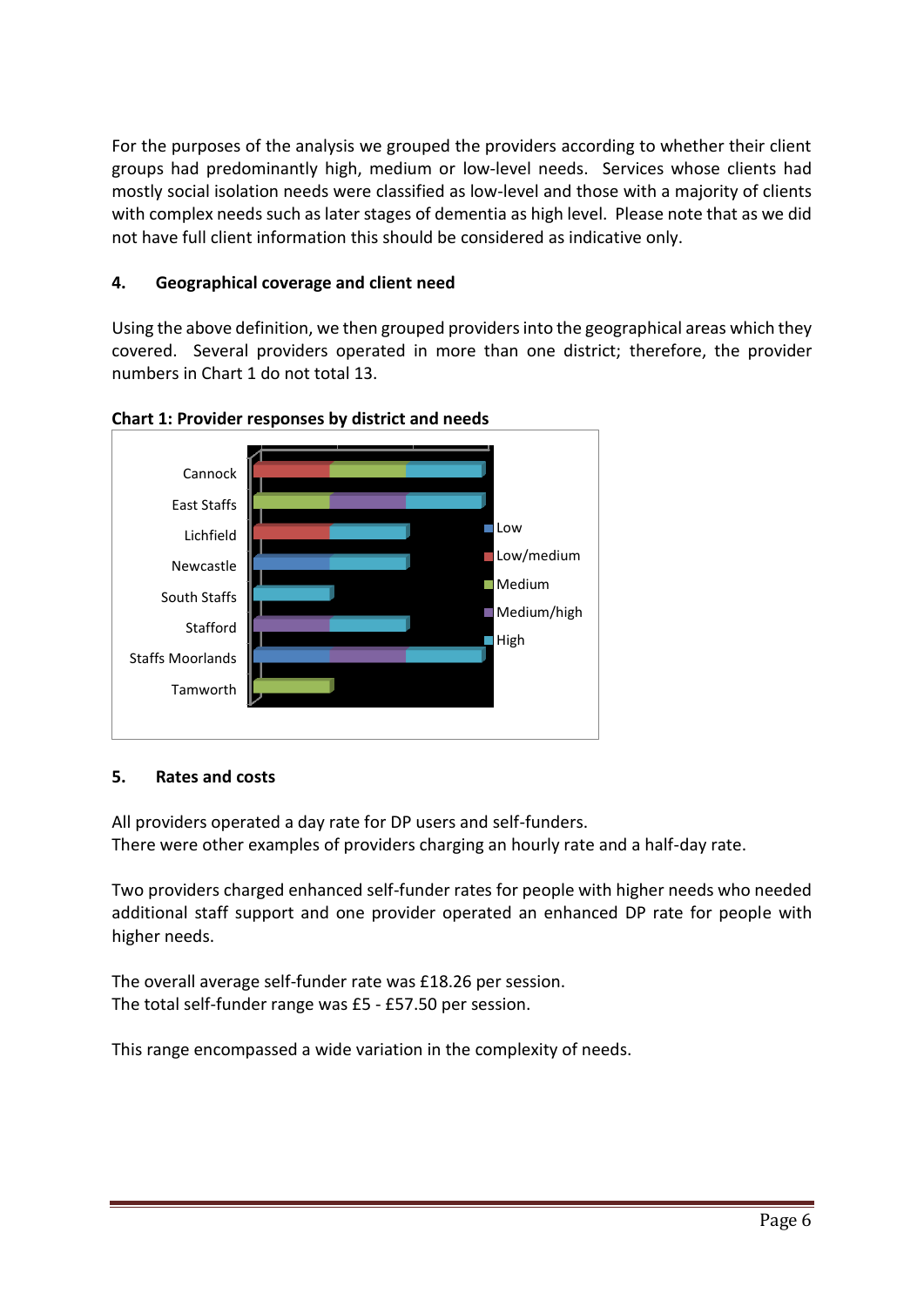7 providers (54%) submitted a Direct Payment rate. The direct payment rate range was £25 - £49.50 per session. The average direct payment rate was £42.36 per session.

## Transport and lunch costs

9 providers supplied their transport charges and 12 providers supplied their lunch rates.

## **6. Proportions of self-funder and DP users**

- 10 providers (77%) gave us the number of people who pay for their own care in full which ranged from 23% to 100% of their total clients.
- 10 providers (77%) gave us the number of people who pay for their own care in full using a direct payment which ranged from 0% to 48%.
- Amongst the providers who responded, the average self-funder demand was 41%.
- The average proportion of people using direct payments to access services was 9%. Three providers (23%) did not have any DP users and four (31%) did not provide this information. (NB One provider who has a predominantly learning disability client group was excluded from these figures as their overall direct payment and self-funder numbers were not felt to be indicative of its older people clients and the high percentage of people in receipt of direct payments would bias the figures).
- The Council was paying for 46 people by invoice  $= 7\%$

### **7. Service availability**

| <b>Number of days per week</b><br>service operated | and<br><b>Number</b><br>of<br>percentage<br>providers |
|----------------------------------------------------|-------------------------------------------------------|
| 7 days                                             | 0                                                     |
| (includes<br>days<br>6<br>Saturdays)               | 2(15%)                                                |
| 5 days                                             | 5(38%)                                                |
| 4 days                                             | 2(15%)                                                |
| 3 days                                             | 2(15%)                                                |
| 2 days                                             | 2(15%)                                                |
| 1 day                                              |                                                       |

### **Table 2: Weekly days of operation**

## Activity levels versus capacity

In total the providers who responded could accommodate 2100 day sessions per week within their current opening hours. Around 1350 day sessions were used per week; therefore it would appear that current services were running at around 64% of full capacity, with 36% of places available. The survey did not look at why this was the case, the financial impact of under-utilisation or whether additional recruitment would be needed to access such services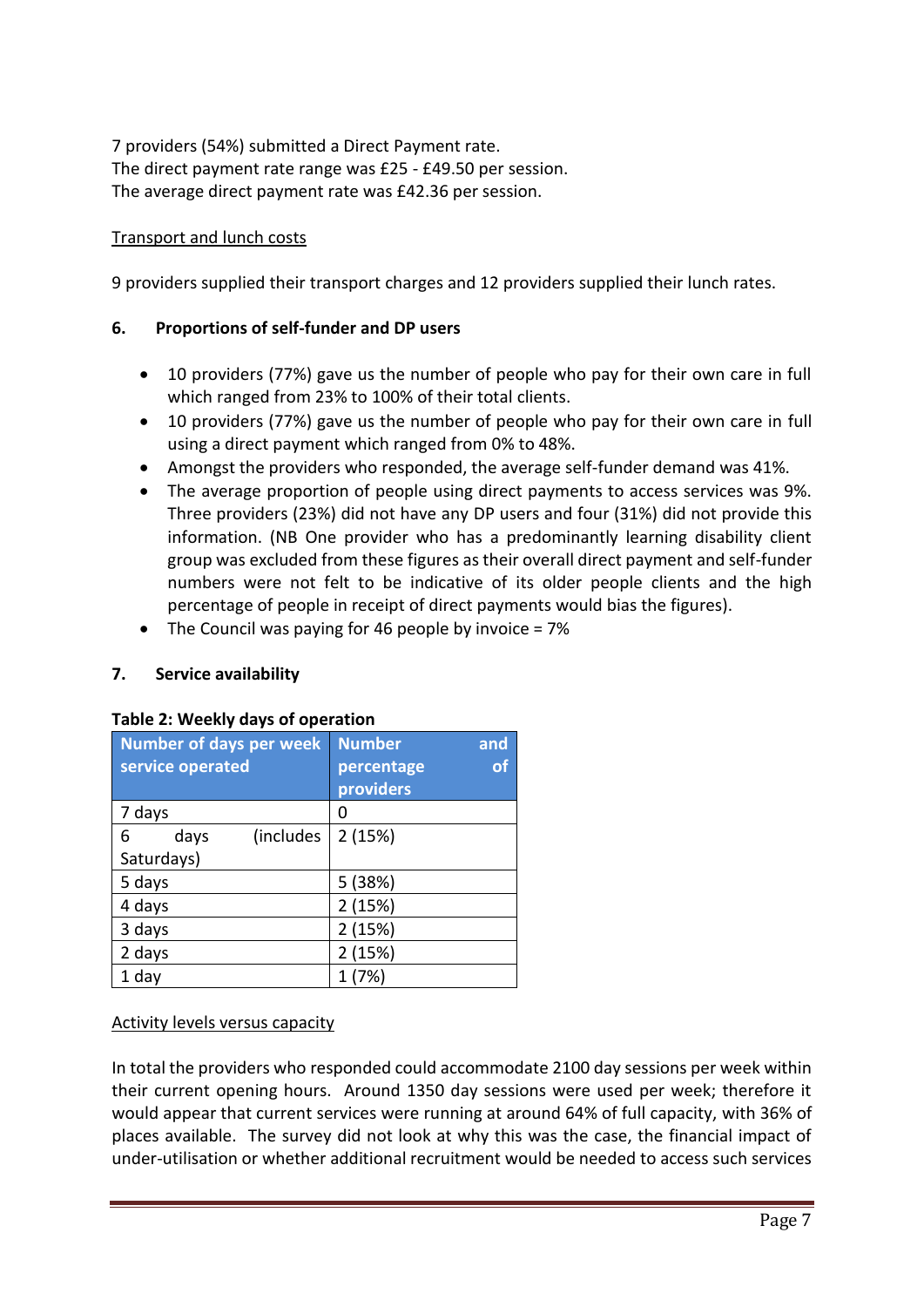if they were to run at full capacity. This may warrant further evaluation of these factors to understand why this is happening and its impact.

Three providers (23%) stated they had current capacity due to low/falling demand.

One provider (8%) stated that it was full and the other 12 (92%) indicated that they had capacity within their services (although not necessarily at all of their service locations); therefore, there was available capacity in all districts either by empty places on current opening days or potential to open on additional days. The latter option was likely to involve additional recruitment.

Amongst the responder cohort, there was a minimum of one provider in each district and a particularly strong coverage in East Staffordshire where five providers responded.

As several providers covered more than one district it was not possible to show accurately the available capacity by district.

Some examples of providers' suggestions as to why they were experiencing low demand included:

- People were not aware of what services were available or where they were, because of lack of information about services.
- Self-funders were deterred by the costs of services.
- People were entering services later.
- Professionals were not referring into services.

There is a full analysis of responses in the Appendix.

#### Unmet demand

Two providers identified potential unmet need and the need for service development in rural outlying areas.

There were examples of services which were full and operating a waiting list, and providers who were considering opening on additional days to address this.

### **8. Staffing, recruitment and retention**

The majority of responses did not mention recruitment and retention. Of those that did there was a broad range of experience from being problematic to a positive experience.

Two providers (15%) stated that the increased complexity of users' needs meant they had to operate higher staffing ratios, and two providers (15%) stated that user complexity led to increased staff and training needs and associated costs.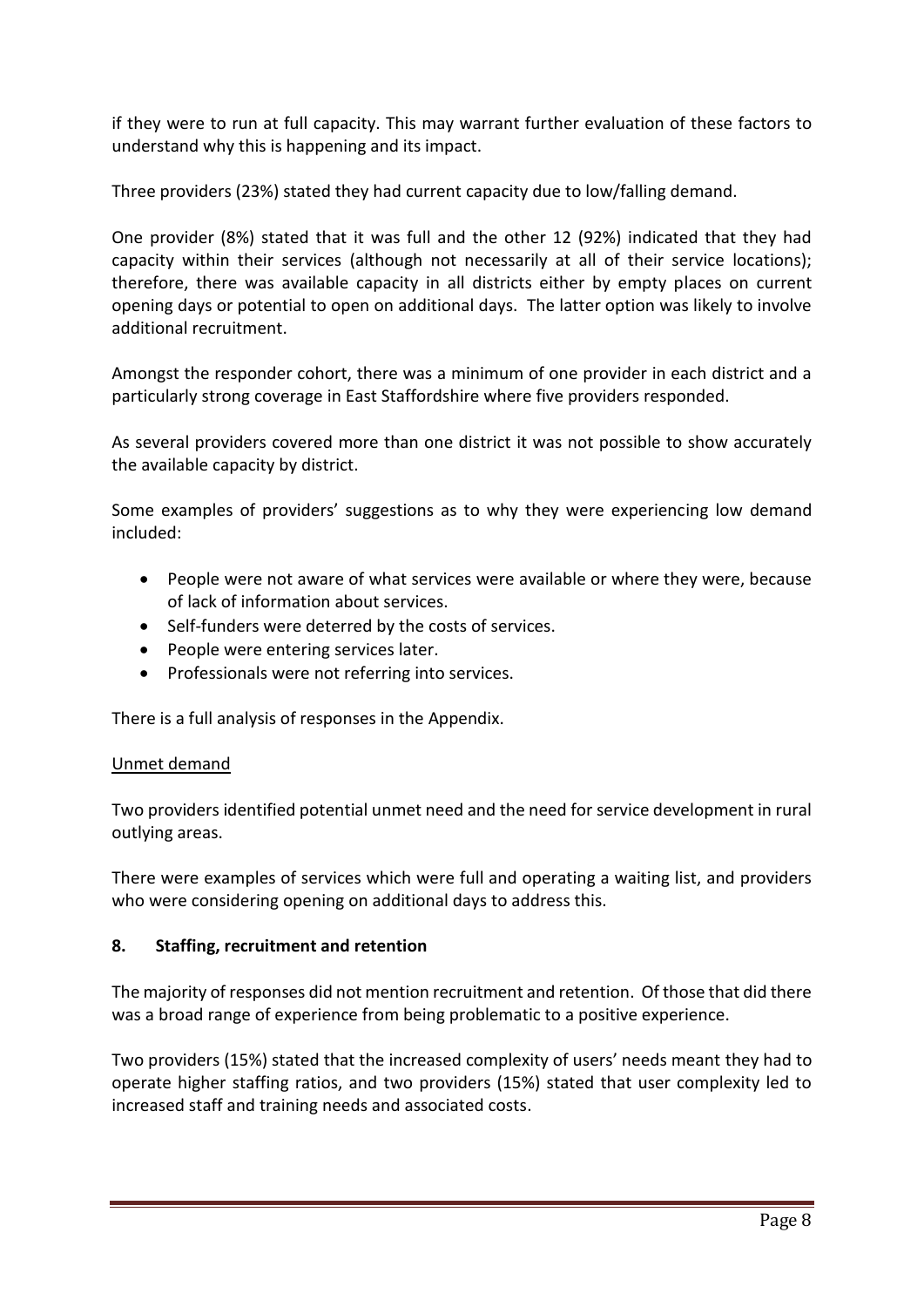#### **10. Main themes from provider responses**

An analysis of provider responses to questions on trends, opportunities or challenges can be found in the Appendix. Some of the key themes included: increased complexity of needs, people were entering services later and that demand from self-funders had fallen or was delayed due to costs of services.

#### **11. Key messages from the survey**

- 1. There was a wide range of providers who covered low high needs. The majority of services were for people with high level needs.
- 2. There was potential capacity available in all areas, amongst the providers who responded, totalling about 750 places across a large range of needs.
- 3. Based on evidence gathered in this survey the majority of demand was firstly from people with dementia needs and secondly social isolation.
- 4. Many providers were experiencing a fall in demand but day care services for people with high or high-medium needs were operating waiting lists or had experienced a slight increase in demand.
- 5. Self-funders and people with funded care packages were entering services later, which meant they had more complex needs and stayed for a shorter period before they entered more intensive services such as residential care.
- 6. Service providers of all sizes and with different main client groups reported that users were progressively presenting with more complex needs, usually arising from dementia and frailty.
- 7. Increased numbers of people with more complex needs put greater demands on staff, staffing levels, staff training and cost.
- 8. Availability of service information was poor and users/carers didn't know what services were available or where to find information about them.
- 9. The self-funder market place was challenged by the cost of services.
- 10. Demand from people who paid for their own care in full averaged 41%.
- 11. Demand from people who used a DP to pay for their care in full averaged 9%.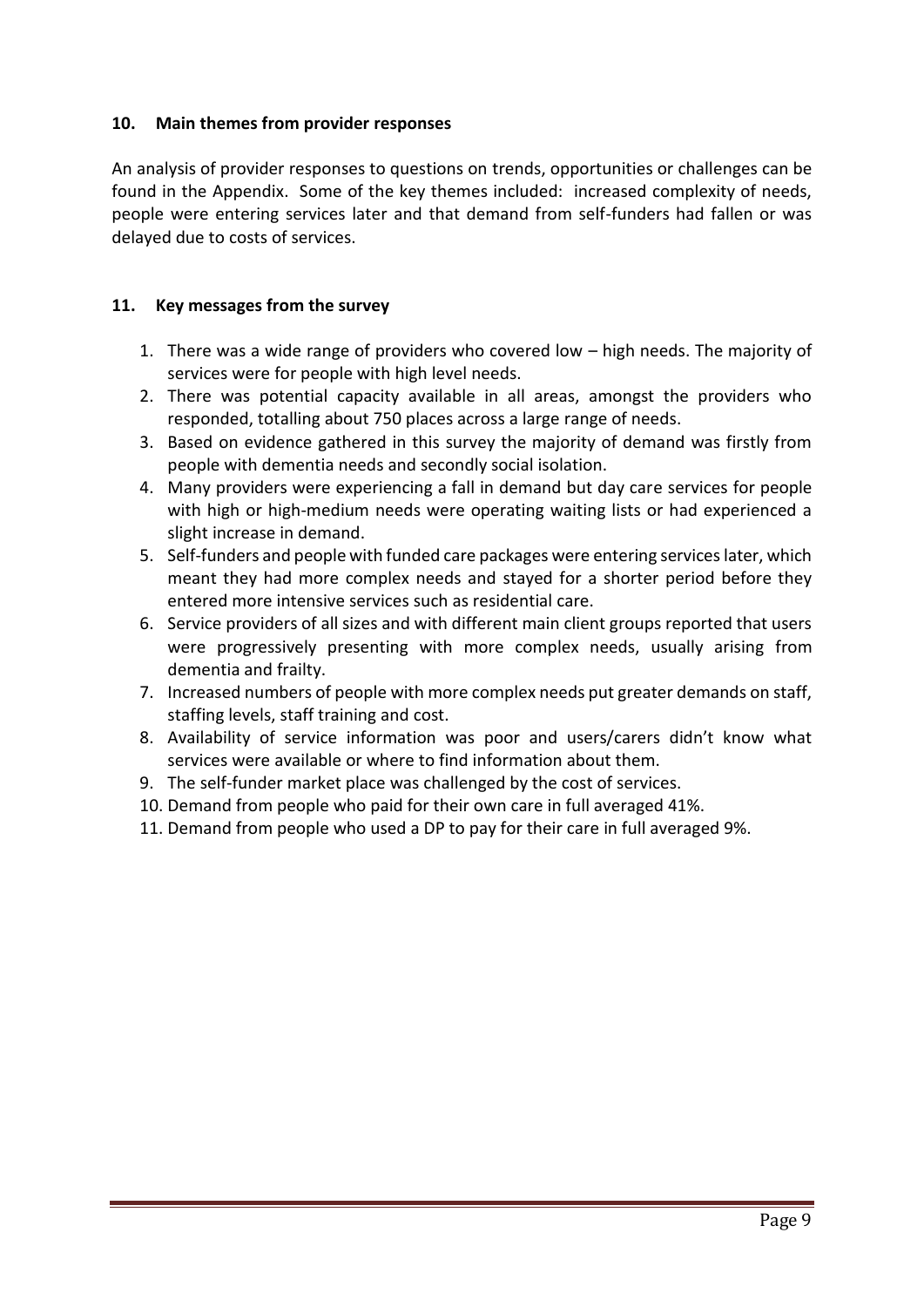**Analysis of provider responses to the questions on trends and opportunities:** 

| No. | <b>Comment</b>                                              | No. of providers |
|-----|-------------------------------------------------------------|------------------|
|     | More complex needs                                          | 5                |
| 2   | People enter services later                                 | 3                |
| 3   | Low demand                                                  | 2                |
| 4   | More complex needs require higher staffing ratios           | $\overline{2}$   |
| 5   | Shorter stay before people enter residential care           | 2                |
| 6   | Carers struggling/at crisis point when they enter services  | $\overline{2}$   |
| 7   | Less professionals signposting                              | 1                |
| 8   | Self-referrals/private payers enter earlier                 | 1                |
| 9   | Later entry into service makes it more difficult for people | 1                |
|     | to settle                                                   |                  |
| 10  | Over time people with similar needs have moved from         | 1                |
|     | being fully funded to self-funder                           |                  |

### **Table 4: Opportunities for service development or geographical areas where there are unmet needs**

| No.            | <b>Comment</b>                                           | No. of providers |
|----------------|----------------------------------------------------------|------------------|
|                | Need to develop support with care navigation/accessing   | 1                |
|                | service information                                      |                  |
| 2              | Lack of service awareness                                | 2                |
| 3              | Need for additional capacity in rural areas of North     | 1                |
|                | Staffordshire                                            |                  |
| 4              | Operating a waiting list                                 | 1                |
| 5              | Need for service development in south east Staffordshire | 1                |
| 6              | To develop carer support                                 |                  |
| $\overline{7}$ | Can only offer transport provision to services users in  | 1                |
|                | certain areas                                            |                  |

## **Table 5: Other challenges or pressures on the current market place for day care**

| No. | <b>Comment</b>                                          | No. of providers |
|-----|---------------------------------------------------------|------------------|
|     | Reduced/delayed self-funder demand due to               | 4                |
|     | costs/referrals have increased but self-funders are not |                  |
|     | always willing to pay the cost                          |                  |
| 2   | Challenged recruitment and retention                    |                  |
| 3   | Slight increase in demand for complex provision         |                  |
| 4   | Day care role in delaying admission to more intensive   | 1                |
|     | services                                                |                  |
| 5   | Delays in funding approval                              |                  |
| 6   | Lack of social worker referrals                         |                  |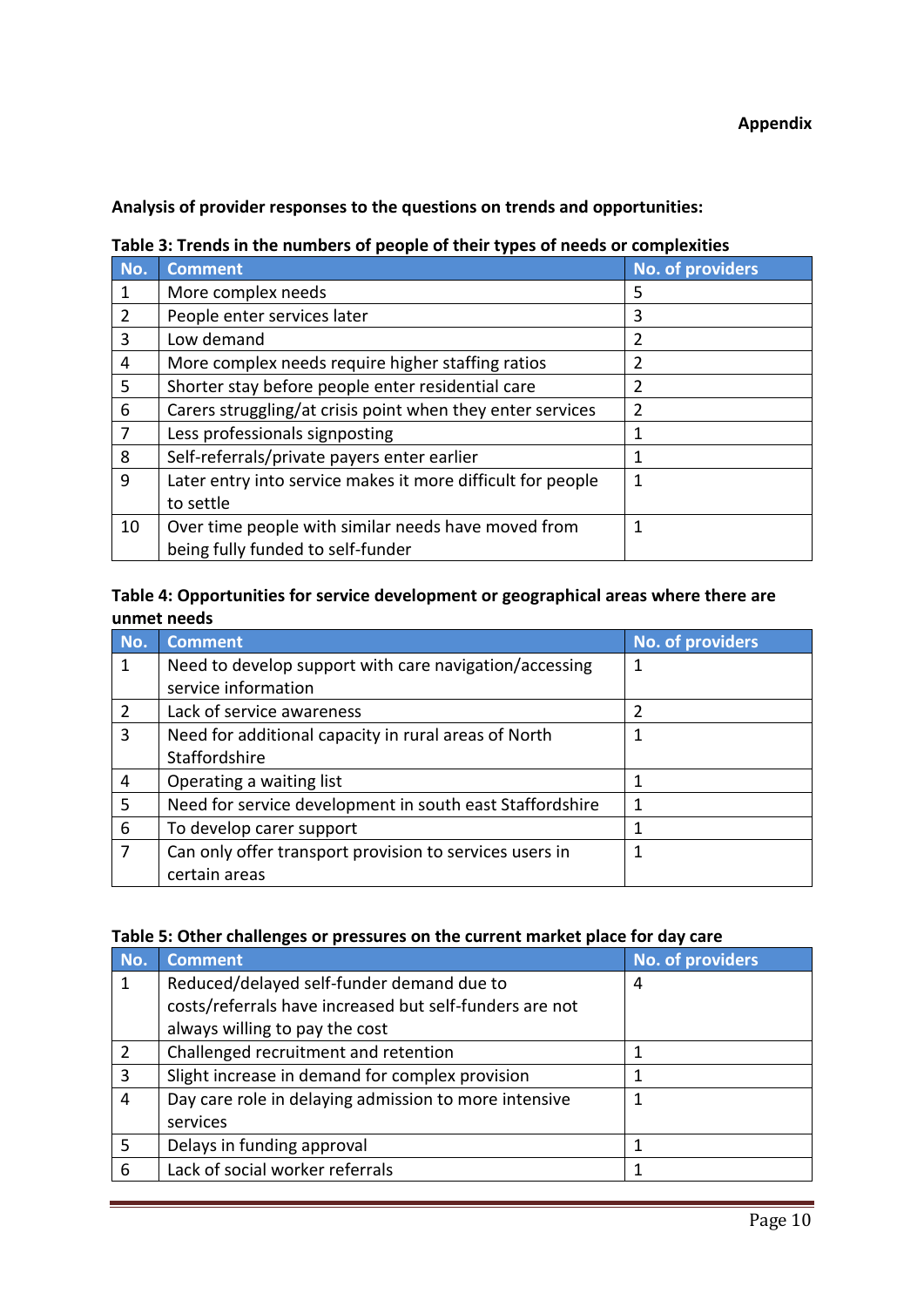| No. | <b>Comment</b>                                              | No. of providers |
|-----|-------------------------------------------------------------|------------------|
|     | Funding approval not being given                            |                  |
| 8   | Families struggle to get service information                |                  |
| 9   | Increased staff and training needs and associated costs due | 2                |
|     | to user complexity                                          |                  |
| 11  | People have less days                                       |                  |
| 12  | Lack of voluntary sector funding                            |                  |
| 13  | Low demand                                                  |                  |

÷,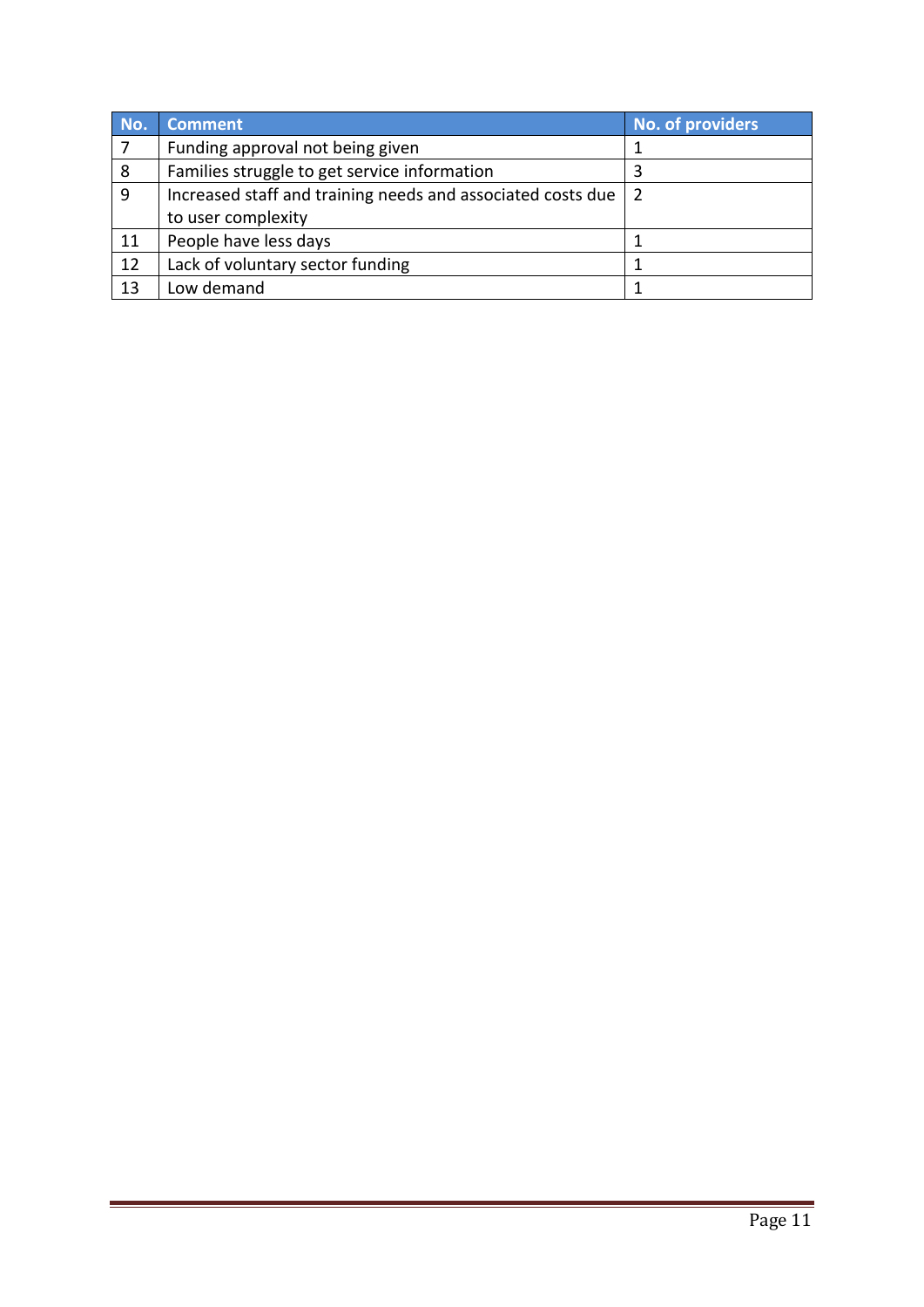**Appendix B**



Health and Care Staffordshire Place 1 Tipping Street Stafford ST16 2DH

Please ask for: Jackie Averill Tel: 01785 277319 Email: [jackie.averill@staffordshire.gov.uk](mailto:jackie.averill@staffordshire.gov.uk)

**Ref: Date:** 27 June 2018

Dear Provider

## **Survey - understanding trends and demands in the building based day care for older people marketplace in Staffordshire**

The Market Management and Quality Assurance Team, in conjunction with Adult Social Care Commissioners, are in the process of reviewing our Market Position Statement for Older People and People with Physical Disabilities in Staffordshire.

To inform this work we want to get a better understanding of the local building based day services market place for older people as a whole: the types, numbers and locations of provider organisations, their service charges and current challenges, the needs of their client group and where they feel the gaps in service provision are. One of our main areas of interest is the demand for self-funded places (also known as privately paid places) as there is a lack of firm evidence about the size of this market place. We want this information to help us understand demand and sufficiency of supply of services. It will also be taken into consideration to inform future commissioning intentions and shared with commissioners who are reviewing the current day service contract.

I am writing to day care providers who offer care and support to older people and people with physical disabilities to ask if you would share information to give us insight into the current market place for these services.

I have attached a survey in Word format and would be very grateful if you could complete and return it to me at the email address above by 17 July 2018.

We will use the findings of the survey results in our Market Position Statement documentation, ensuring individual responses remain anonymous. We expect to publish this on the [Information for Providers](https://www.staffordshire.gov.uk/health/Information-for-providers/Information-for-providers.aspx) website later this summer where it will be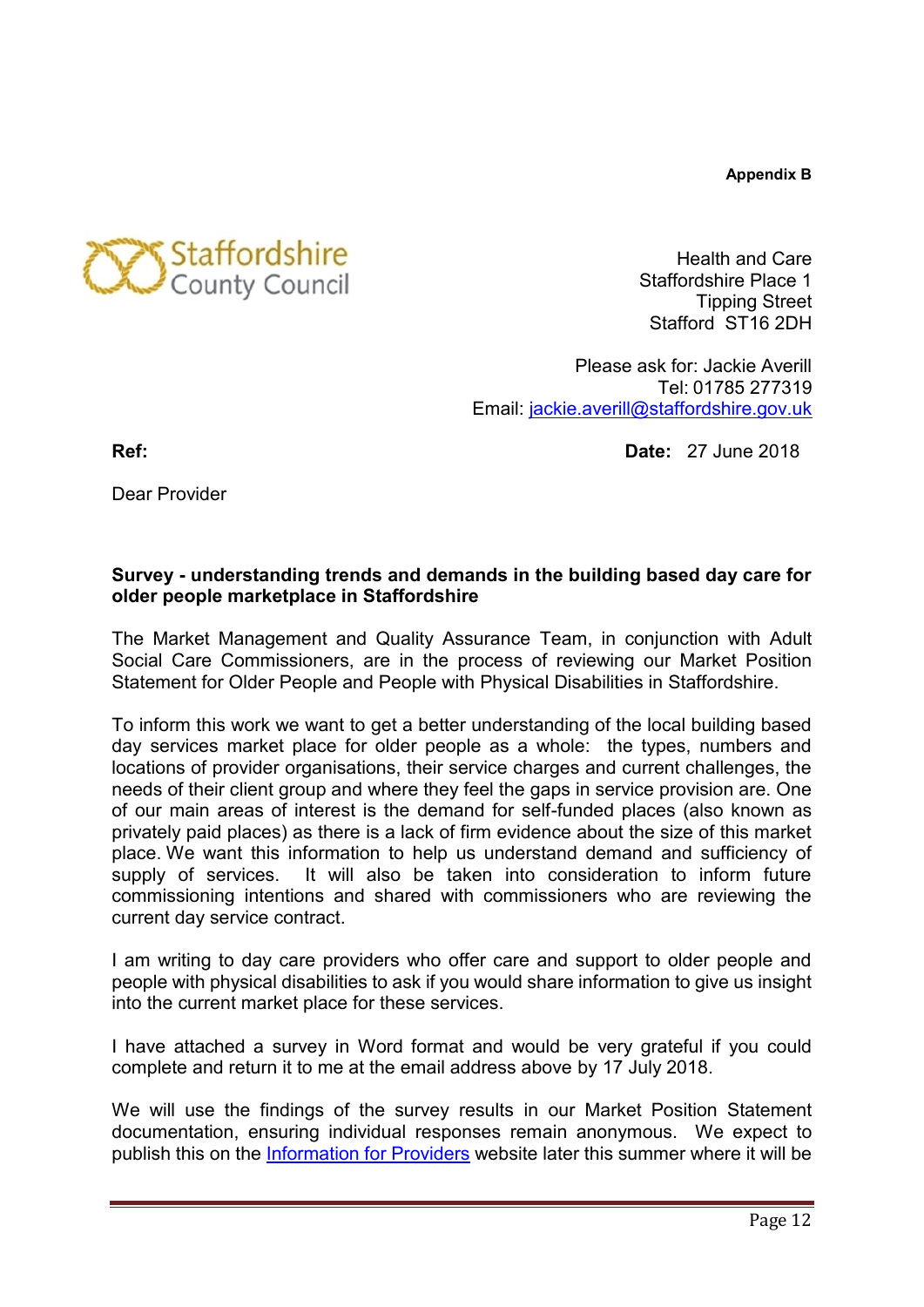available for all providers, current or future, to help you understand the market place in Staffordshire, and identify gaps and opportunities.

Please do not hesitate to contact me if you have any queries,or want this survey in a different format.

Many thanks for your support with this.

Yours sincerely

Jachie Herill

Jackie Averill

Market Management and Quality Assurance Team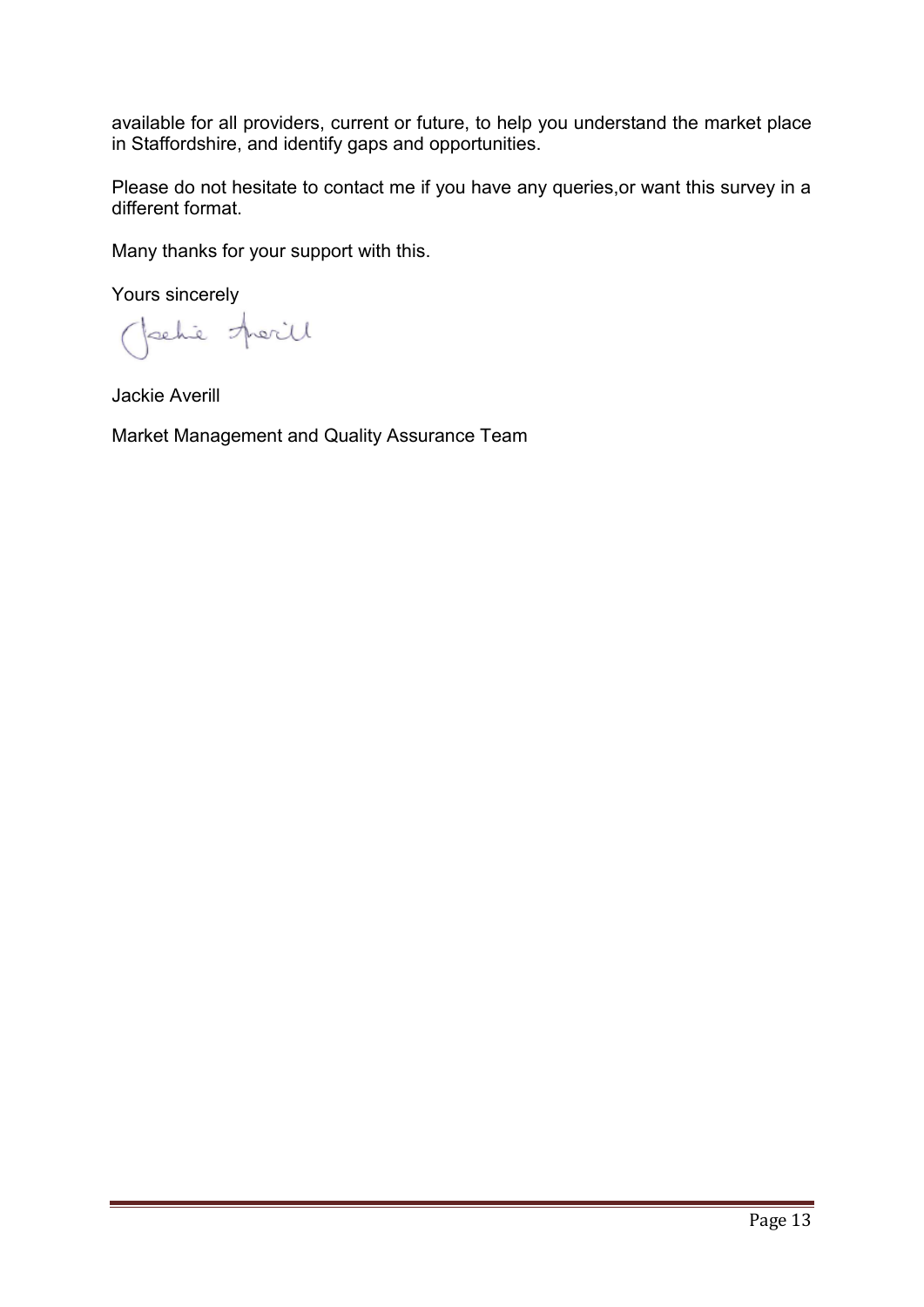

#### **Understanding trends and demands in the building based day care for older people marketplace in Staffordshire – June 2018**

**Please note: if you operate day services in different locations please complete a separate form for each location.** 

**Please only include information for people who live in the Staffordshire County Council area, (for the avoidance of doubt, please do not include people who live in the Stoke City Council area).** 

| Name and address of service: |  |
|------------------------------|--|
|                              |  |

Name of person completing this survey:

1. How many places per day are available in your day service?

| <b>Mon</b> | ues | <b>Weds</b> | <b>Thurs</b> | Eri<br>. . | $C_{21}$<br>-ual | Sun |
|------------|-----|-------------|--------------|------------|------------------|-----|
|            |     |             |              |            |                  |     |

2. How many people are currently registered to attend per day?

| <b>Mon</b> | <b>ues</b> | <b>Weds</b> | <b>Thurs</b> | = | <b>Jd</b> | <b>Sun</b> |
|------------|------------|-------------|--------------|---|-----------|------------|
|            |            |             |              |   |           |            |

3. In total, how many individuals are registered to attend your day service?



4. How many individuals pay for their own care i.e. private payers/self-funders (Please indicate 'Unknown' if you don't have this information?)

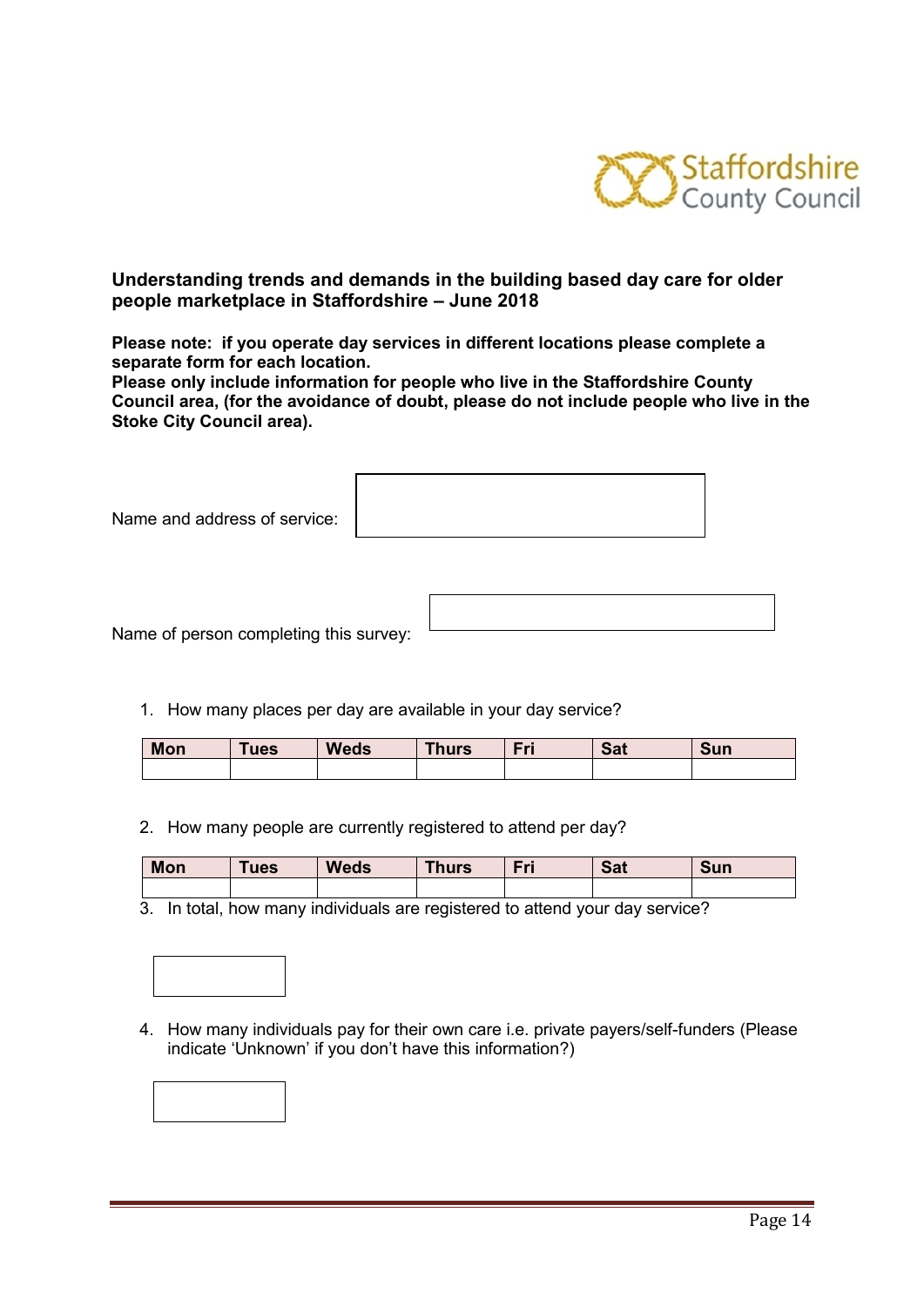5. How many individuals use a Direct Payment from Staffordshire County Council to wholly pay for their care (please indicate 'Unknown' if you don't have this information?



6. How many individuals are paid for by Staffordshire County Council on an invoice basis (i.e. where there is no contract)?



7. What are your current charges (please exclude transport and lunch costs from your daily charge information and indicate 'Not applicable' where appropriate)?

|                       | <b>Hourly</b><br>rate | Half day rate   Full day rate |  |
|-----------------------|-----------------------|-------------------------------|--|
| Private/self-         |                       |                               |  |
| funder rate           |                       |                               |  |
| <b>Direct Payment</b> |                       |                               |  |
| rate                  |                       |                               |  |

8. What are your current daily charges for transport and lunch (please indicate 'Not Applicable' if you do not provide either of these)?

| Transport | e 1 |  |
|-----------|-----|--|
|           |     |  |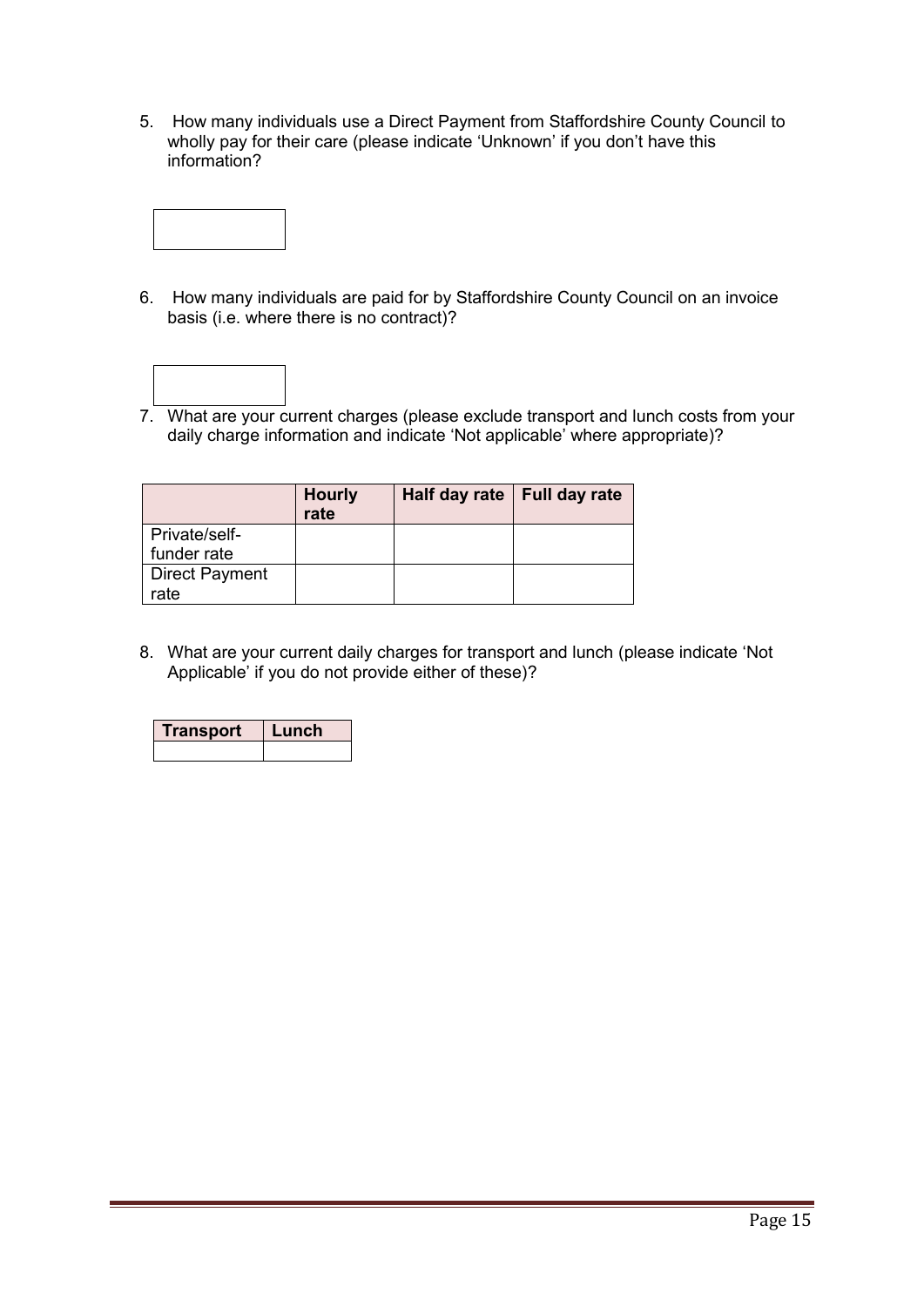9. What is the primary diagnosis for your service users?

|                | <b>Primary Diagnosis</b>    | <b>Number of service</b><br>users with this<br>primary diagnosis |
|----------------|-----------------------------|------------------------------------------------------------------|
| 1              | Dementia                    |                                                                  |
| $\overline{2}$ | Parkinson's or Huntington's |                                                                  |
| 3              | Stroke mobility             |                                                                  |
| $\overline{4}$ | Heart                       |                                                                  |
| 5              | <b>COPD</b>                 |                                                                  |
| 6              | <b>Multiple Sclerosis</b>   |                                                                  |
| $\overline{7}$ | Social Isolation & mobility |                                                                  |
| 8              | Other                       |                                                                  |
| 9              | Don't know                  |                                                                  |

10. Have you noticed any trends in the numbers of people or their types of needs and / or complexities coming to your day service, if so what are they?